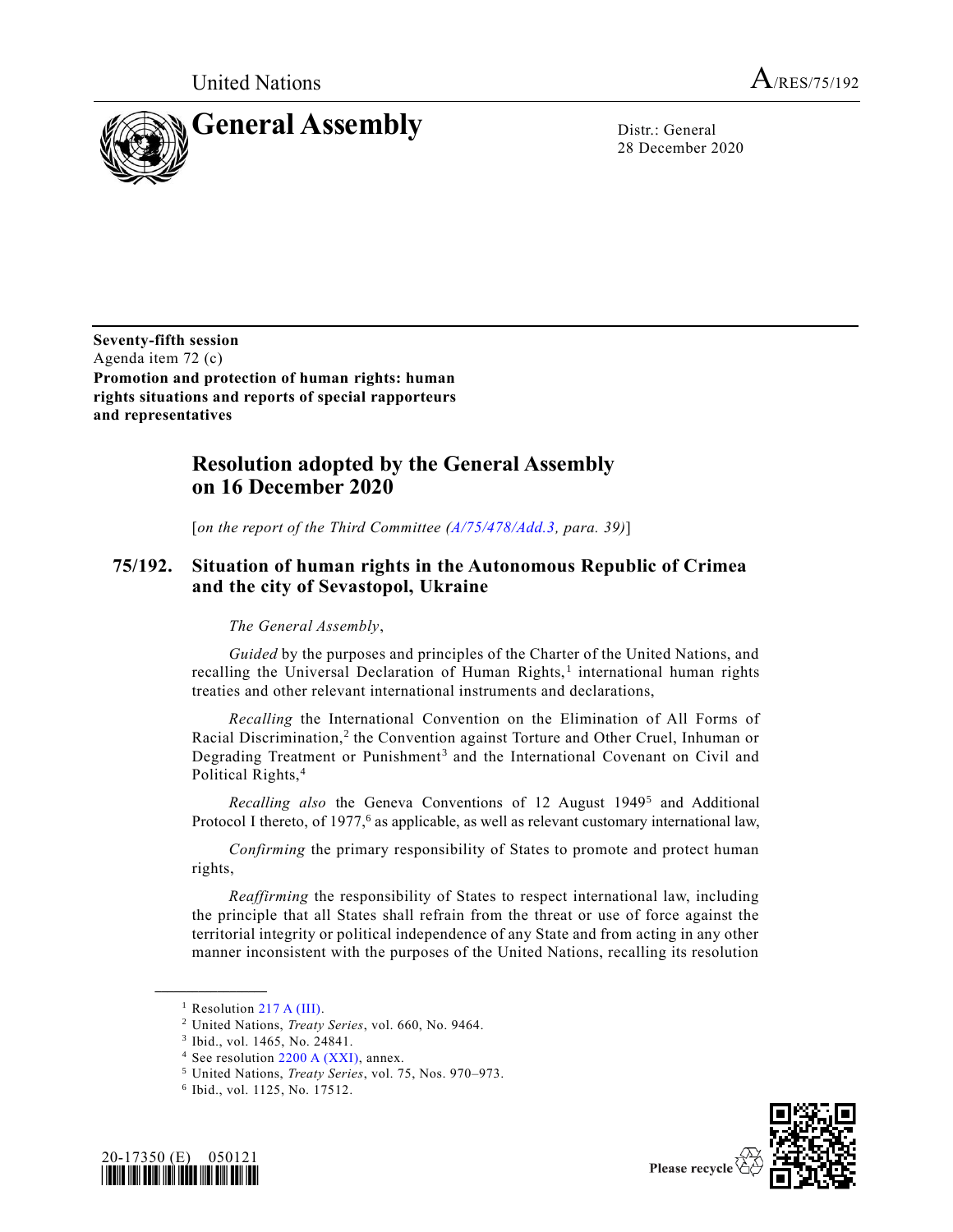[2625 \(XXV\)](https://undocs.org/en/A/RES/2625(XXV)) of 24 October 1970, in which it approved the Declaration on Principles of International Law concerning Friendly Relations and Cooperation among States in accordance with the Charter of the United Nations, and reaffirming the principles contained therein,

*Recalling* its resolution [3314 \(XXIX\)](https://undocs.org/en/A/RES/3314(XXIX)) of 14 December 1974, entitled "Definition of aggression",

*Recalling also* its resolution [68/262](https://undocs.org/en/A/RES/68/262) of 27 March 2014 on the territorial integrity of Ukraine, in which it affirmed its commitment to the sovereignty, political independence, unity and territorial integrity of Ukraine within its internationally recognized borders and called upon all States, international organizations and specialized agencies not to recognize any alteration to the status of the Autonomous Republic of Crimea and the city of Sevastopol and to refrain from any action or dealing that might be interpreted as recognizing any such altered status,

*Recalling further* its resolutions [71/205](https://undocs.org/en/A/RES/71/205) of 19 December 2016, [72/190](https://undocs.org/en/A/RES/72/190) of 19 December 2017, [73/263](https://undocs.org/en/A/RES/73/263) of 22 December 2018 and [74/168](https://undocs.org/en/A/RES/74/168) of 18 December 2019 on the situation of human rights in the Autonomous Republic of Crimea and the city of Sevastopol, Ukraine, its resolutions [73/194](https://undocs.org/en/A/RES/73/194) of 17 December 2018 and [74/17](https://undocs.org/en/A/RES/74/17) of 9 December 2019 on the problem of the militarization of the Autonomous Republic of Crimea and the city of Sevastopol, Ukraine, as well as parts of the Black Sea and the Sea of Azov, and relevant decisions of international organizations, specialized agencies and bodies within the United Nations system,

*Gravely concerned* that the provisions of those resolutions and relevant decisions of international organizations, specialized agencies and bodies within the United Nations system have not been implemented by the Russian Federation,

*Taking into account* the consideration of its agenda item entitled "The situation in the temporarily occupied territories of Ukraine",

*Condemning* the ongoing temporary occupation of part of the territory of Ukraine – the Autonomous Republic of Crimea and the city of Sevastopol (hereinafter "Crimea") – by the Russian Federation, and reaffirming the non-recognition of its annexation,

*Recalling* that the General Assembly, in its resolution [3314 \(XXIX\),](https://undocs.org/en/A/RES/3314(XXIX)) states that no territorial acquisition or special advantage resulting from aggression is or shall be recognized as lawful,

*Affirming* that the seizure of Crimea by force is illegal and a violation of international law, and affirming also that those territories must be immediately returned,

*Supporting* the commitment by Ukraine to adhering to international law in its efforts to put an end to the Russian occupation of Crimea, and welcoming the commitments by Ukraine to protecting the human rights and fundamental freedoms of all its citizens and its cooperation with human rights treaty bodies and international institutions,

*Recalling* that organs and officials of the Russian Federation established in the temporarily occupied Crimea are illegitimate and should be referred to as "occu pying authorities of the Russian Federation",

*Concerned* that applicable international human rights obligations and treaties, to which Ukraine is a party, are not fully respected by the occupying Power in Crimea, thus significantly decreasing the level of human rights in Crimea since its temporary occupation by the Russian Federation,

*Reaffirming* the obligation of States to ensure that persons belonging to national or ethnic, religious and linguistic minorities may exercise fully and effectively all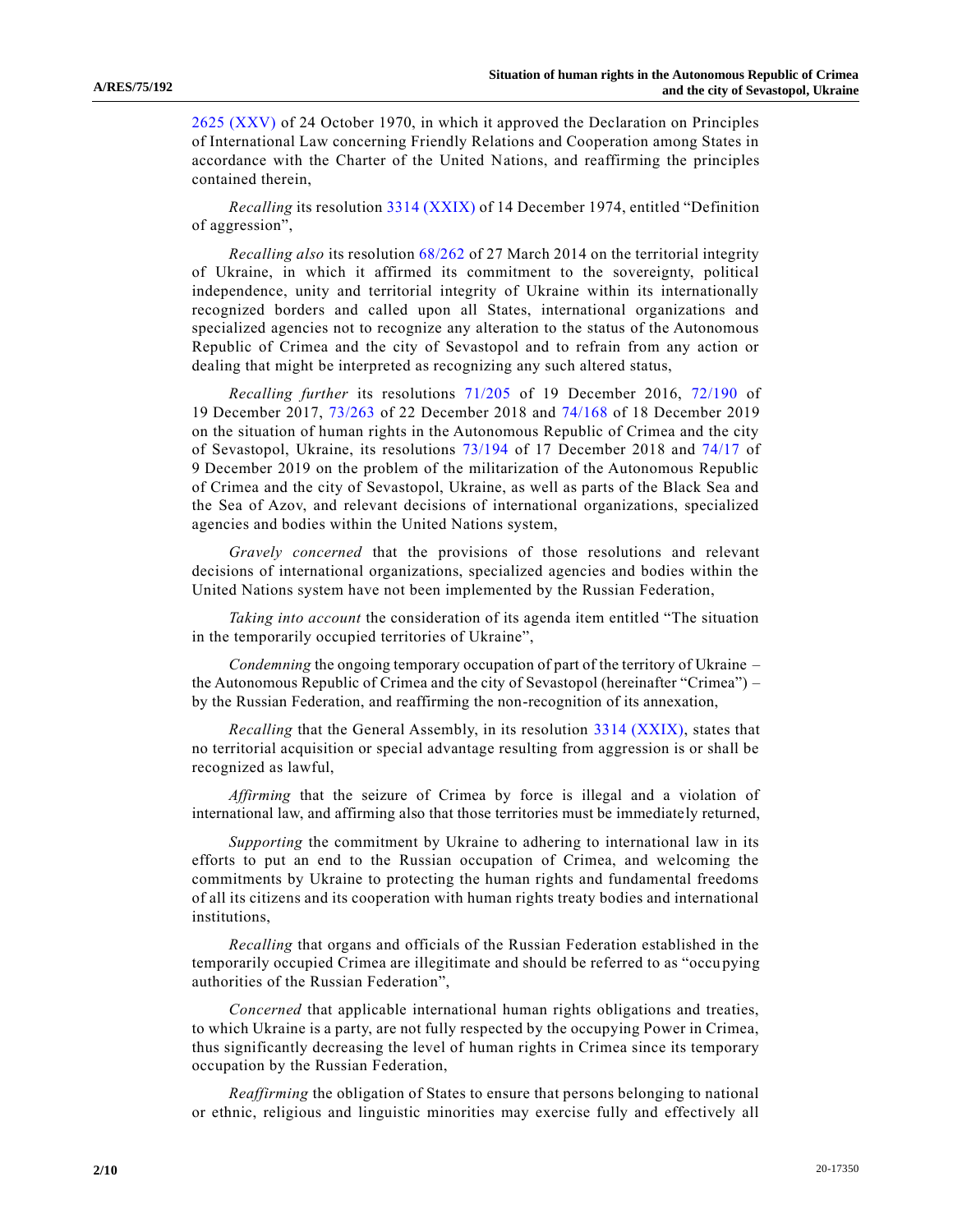human rights and fundamental freedoms without any discrimination and in full equality before the law,

*Welcoming* the reports of the Office of the United Nations High Commissioner for Human Rights on the human rights situation in Ukraine, of the Commissioner for Human Rights of the Council of Europe and of the human rights assessment mission of the Office for Democratic Institutions and Human Rights and the High Commissioner on National Minorities of the Organization for Security and Cooperation in Europe, in which they stated that violations and abuses of human rights continued to take place in Crimea and pointed to the sharp deterioration of the overall human rights situation,

*Welcoming also* the reports of the Office of the United Nations High Commissioner for Human Rights on the situation of human rights in the temporarily occupied Autonomous Republic of Crimea and the city of Sevastopol, Ukraine, submitted pursuant to resolutions  $71/205^7$  $71/205^7$  and  $72/190$ ,<sup>8</sup> and the reports of the Secretary-General submitted pursuant to resolution [74/168,](https://undocs.org/en/A/RES/74/168)9

*Reaffirming its grave concern* that the human rights monitoring mission in Ukraine and the Organization for Security and Cooperation in Europe Special Monitoring Mission to Ukraine have continuously been denied access by the occupying Power to Crimea, despite their existing mandates, which cover the entire territory of Ukraine within its internationally recognized borders, and emphasizing the indispensable value that the human rights monitoring mission in Ukraine should provide in monitoring the human rights situation in Crimea as a priority activity according to its mandate,

*Concerned* about additional challenges for the enjoyment of human rights and fundamental freedoms by residents of Crimea resulting from unnecessary and disproportionate restrictive measures taken by the occupying Power under the pretext of combating the coronavirus disease (COVID-19) pandemic, as well as about the lack of ensuring and maintaining public health and hygiene, including measures on preventing the spread of COVID-19, in Crimea by the occupying Power in accordance with the international humanitarian law,

*Expressing its grave concern* about the inadequate conditions of detention in penitentiary institutions, including overcrowded cells and a lack of proper medical care, which exposes the detainees to the risk of the spread of diseases, including COVID-19,

*Recalling* the prohibition under international humanitarian law for the occupying Power to compel the inhabitants of an occupied territory to swear allegiance to the occupying Power,

*Condemning* the imposition and retroactive application of the legal system of the Russian Federation, and its negative impact on the human rights situation in Crimea, the imposition of automatic Russian citizenship on protected persons in Crimea, which is contrary to international humanitarian law, including the Geneva Conventions and customary international law, and the deportation, regressive effects on the enjoyment of human rights and effective restriction of land ownership of those who have rejected that citizenship,

*Gravely concerned* by consistent reports that the Russian law enforcement system uses involuntary placement in a psychiatric institution as a form of harassment against and punishment of political opponents and activists,

<sup>7</sup> Se[e A/72/498.](https://undocs.org/en/A/72/498)

<sup>8</sup> Se[e A/73/404.](https://undocs.org/en/A/73/404)

<sup>&</sup>lt;sup>9</sup> [A/75/334](https://undocs.org/en/A/75/334) and [A/HRC/44/21.](https://undocs.org/en/A/HRC/44/21)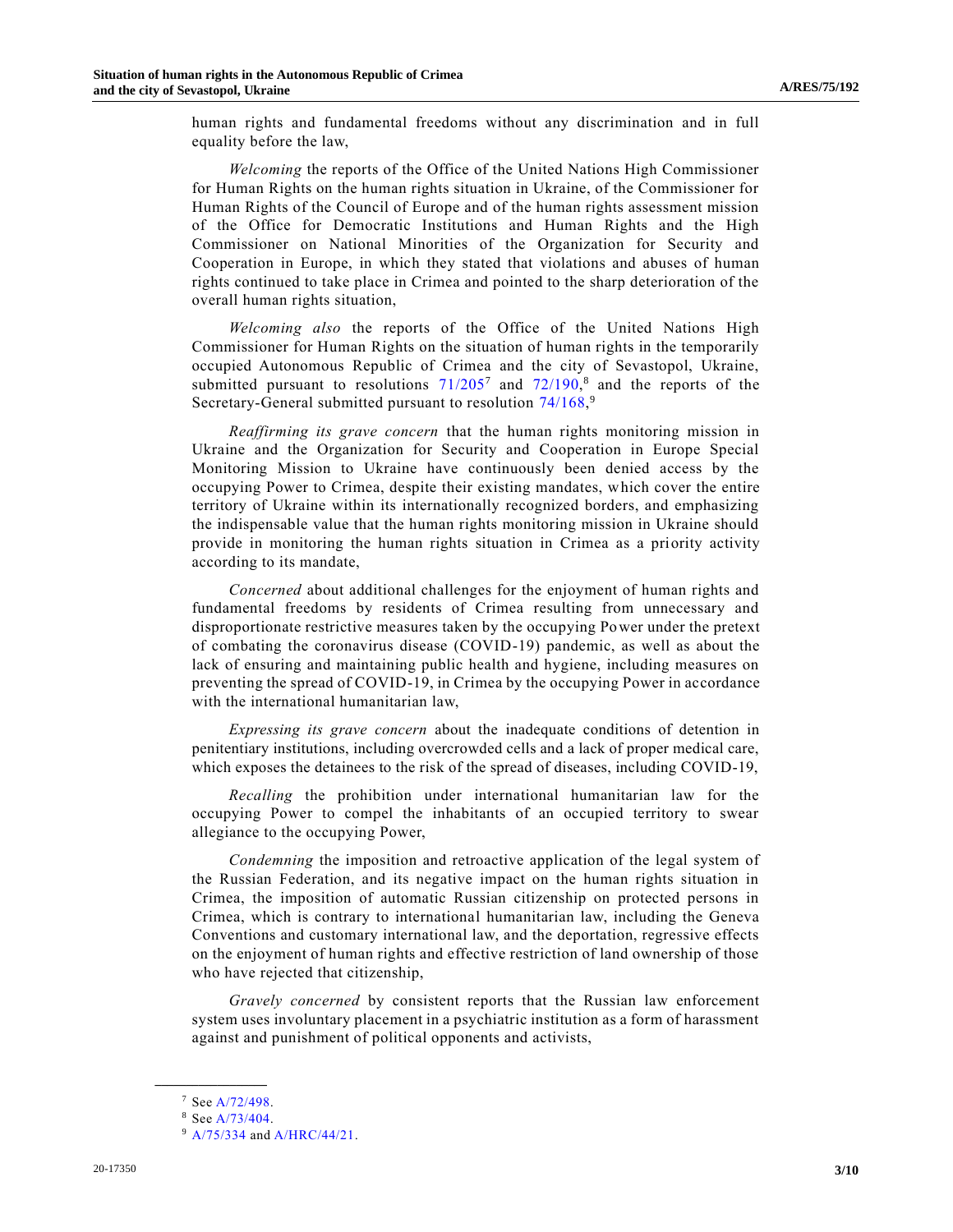*Deeply concerned* about continued reports that the law enforcement system of the Russian Federation conducts searches and raids of private homes, businesses and meeting places in Crimea, which disproportionally affect Crimean Tatars, and recalling that the International Covenant on Civil and Political Rights prohibits arbitrary or unlawful interference with a person's privacy, family, home or correspondence,

*Gravely concerned* that, since 2014, torture has reportedly been used by the Russian authorities to extract false confessions for politically motivated prosecutions, and expressing deep concern about the ongoing arbitrary detentions and arrests by the Russian Federation of Ukrainian citizens, including Emir-Usein Kuku, Server Mustafayev and many others,

*Gravely concerned also* that the occupation continues to affect the enjoyment of social, cultural and economic rights by residents, including children, women, older persons, persons with disabilities and other persons belonging to the groups in vulnerable and marginalized situations,

*Condemning* the reported serious violations and abuses committed against residents of Crimea, in particular extrajudicial killings, abductions, enforced disappearances, politically motivated prosecutions, discrimination, harassment, intimidation, violence, including sexual violence, arbitrary detentions and arrests, torture and ill-treatment, in particular to extract confessions, and psychiatric internment, and their forcible transfer or deportation from Crimea to the Russian Federation, as well as reported abuses of other fundamental freedoms, including the freedoms of expression, religion or belief and association and the right to peaceful assembly,

*Deeply concerned* about restrictions faced by Ukrainians, including Crimean Tatars, in exercising their economic, social and cultural rights, including the right to work, as well as the ability to maintain their identity and culture and to education in the Ukrainian and Crimean Tatar languages,

*Expressing concern* about the militarization and assimilation of young people in Crimea by the Russian Federation and its blocking of the access of Crimeans to Ukrainian education,

*Gravely concerned* by the above-mentioned policies and practices of the Russian Federation, which cause a continuing threat and have caused a large number of Crimean residents to flee from Crimea,

*Recalling* that individual or mass forcible transfers, as well as deportations of protected persons from occupied territory to the territory of the occupying Power, or to that of any other country, occupied or not, and the deportation or transfer by an occupying Power of parts of its own civilian population into the territory that it occupies, are prohibited under international humanitarian law, regardless of their motive,

*Deeply concerned* by consistent reports that the Russian Federation promotes policies and conducts practices aimed at changing the demographic structure in Crimea, and recalling in this respect that the occupying Power shall not deport or transfer parts of its own civilian population into the territory that it occupies,

*Reaffirming* the right of return of all internally displaced persons and refugees affected by the temporary occupation of Crimea by the Russian Federation to their homes in Crimea, and therefore stressing the need to respect their property rights and to refrain from obtaining property in violation of applicable international law,

*Concerned* about additional challenges for the enjoyment of human rights by residents of Crimea resulting from disruptive activities of the occupying Power, including the construction of infrastructure projects accompanied by the expropriation of land, demolition of houses and depletion of natural and agricultural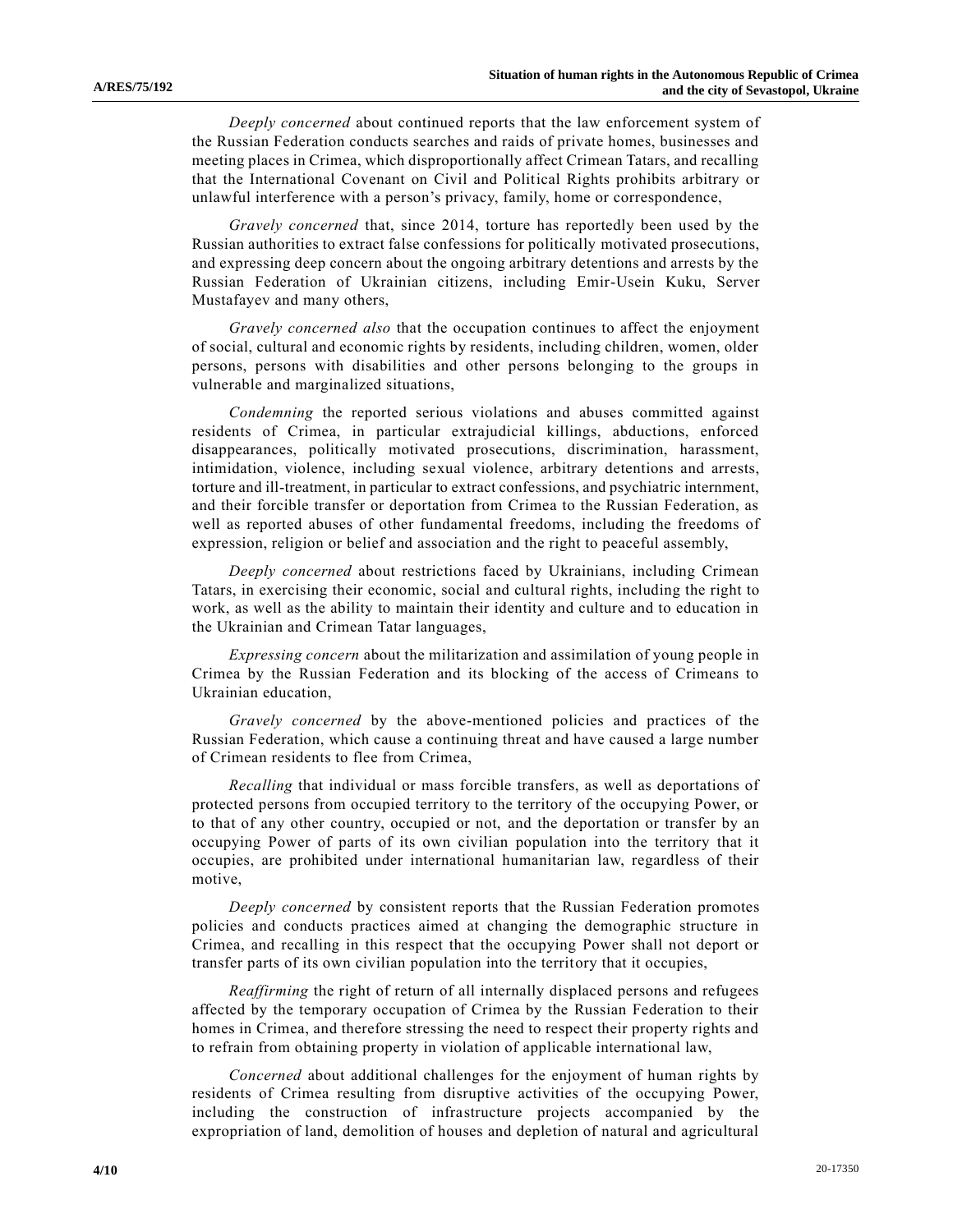resources, which have a negative impact on the physical character of Crimea and thus contribute to changing the economic and demographic structure of Crimea,

*Reaffirming its serious concern* that, according to the decision of the so-called "Supreme Court of Crimea" of 26 April 2016 and the decision of the Supreme Court of the Russian Federation of 29 September 2016, the Mejlis of the Crimean Tatar People, the self-governing body of the Crimean Tatars, continues to be declared an extremist organization and the ban on its activities has still not been repealed,

*Condemning* the ongoing pressure exerted upon religious minority communities, including through frequent police raids, demolition of and eviction from buildings dedicated to religion, undue registration requirements that have affected legal status and property rights and threats against and persecution of those belonging to the Orthodox Church of Ukraine, the Protestant Church, mosques and Muslim religious schools, Greek Catholics, Roman Catholics and Jehovah's Witnesses, and condemning also the baseless prosecution of dozens of peaceful Muslims for allegedly belonging to Islamic organizations,

*Gravely concerned* about the constant use of military courts to try civilian residents of Crimea and the failure of the occupying Power to respect fair trial standards,

*Condemning* the continuous widespread misuse of counter-terrorism and anti-extremism laws to suppress dissent,

*Strongly condemning* in this regard the ongoing pressure and mass detentions on terrorism, extremism and espionage grounds and other forms of repression against human rights defenders, civil rights activists, including against activists of the Crimean Solidarity civic initiative, which documents abuses on the peninsula and provides humanitarian assistance to the families of victims of politically motivated prosecutions,

*Recalling* the order of the International Court of Justice of 19 April 2017 on provisional measures in the case concerning the *Application of the International Convention for the Suppression of the Financing of Terrorism and of the International Convention on the Elimination of All Forms of Racial Discrimination (Ukraine v. Russian Federation)*, 10

*Recalling also* the prohibition under the Geneva Conventions of 12 August 1949 for the occupying Power to compel protected persons to serve in its armed or auxiliary forces, including through pressure or propaganda that is aimed at securing voluntary enlistment, and condemning the ongoing recruitment campaign in Crimea and criminal prosecutions of Crimean men for draft evasion,

*Recalling further* that a free press, or other media, is essential to promote the right to hold opinions and to freedom of expression and the enjoyment of other human rights and fundamental freedoms, concerned about reports that journalists, media workers and citizen journalists continue to face unjustified interference with their reporting activities in Crimea, and expressing deep concern that journalists, media workers and citizen journalists have been arbitrarily arrested, detained, prosecuted, harassed and intimidated in Crimea as a direct result for their reporting activities,

*Underlining* the importance of the measures to develop transparent, accessible, non-discriminatory and expeditious procedures and regulations governing access to Crimea for human rights defenders, journalists, media workers and lawyers, as well as the possibility to appeal, in accordance with national legislation and in conformity with all applicable international law,

<sup>10</sup> See *Official Records of the General Assembly, Seventy-second Session, Supplement No. 4* [\(A/72/4\)](https://undocs.org/en/A/72/4), chap. V, sect. A.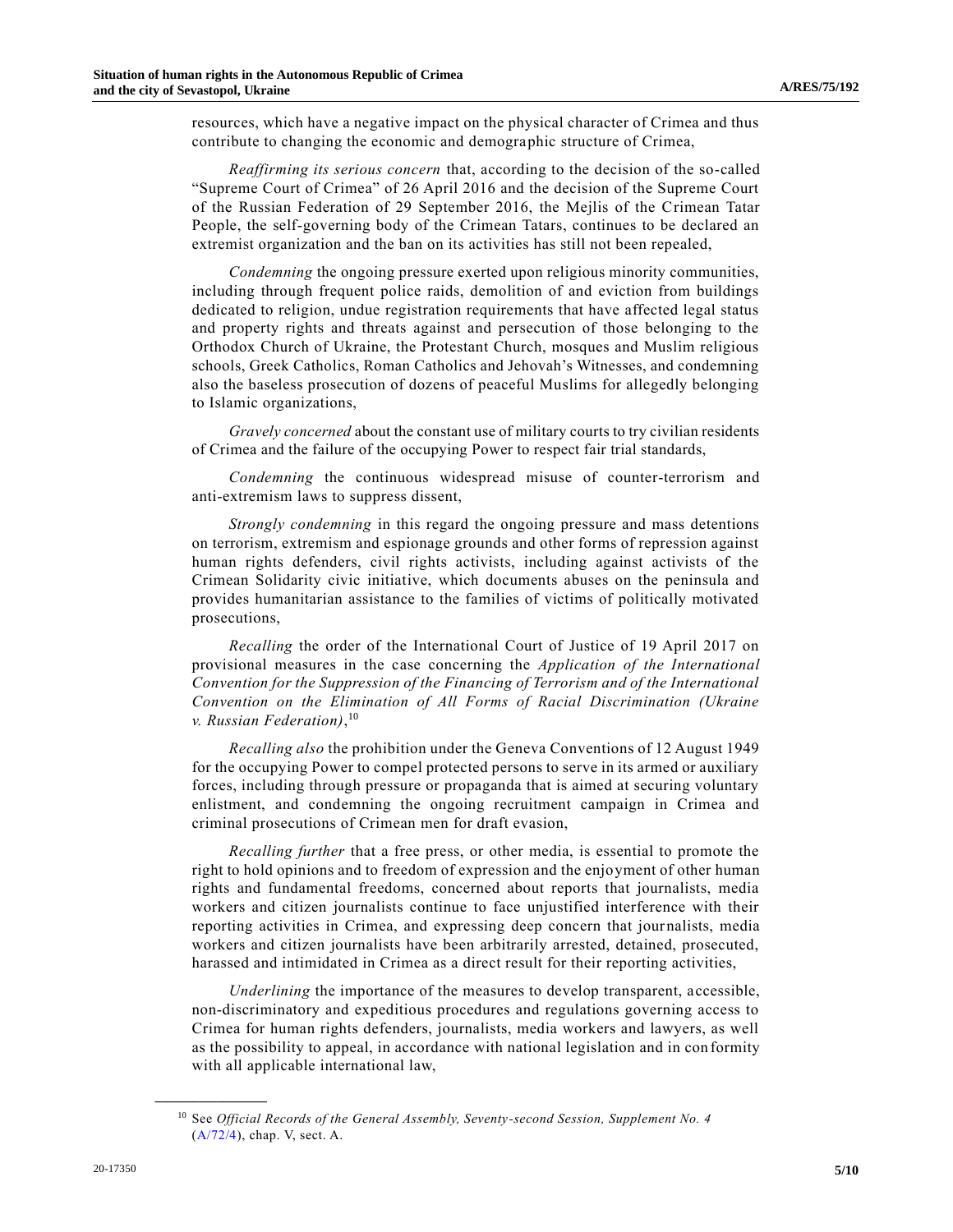*Condemning* the blocking by the Russian Federation of Ukrainian websites and television channels and the seizure of Ukrainian transmission frequencies in Crimea,

*Welcoming* the support provided by Ukraine to media outlets and civil society organizations that have fled Crimea, which improves the ability of the media and civil society to work independently and without interference,

*Concerned* about the continuing impunity in reported cases of enforced disappearances perpetrated in Crimea,

*Gravely concerned* by the recent documented cases in which the Federal Security Service of the Russian Federation allegedly tortured or ill-treated Crimean residents following their arrests, including by using beatings, electric shocks and suffocation against victims,

*Welcoming* the continued efforts of the Secretary-General, the United Nations High Commissioner for Human Rights, the Organization for Security and Cooperation in Europe, the Council of Europe and other international and regional organizations to support Ukraine in promoting, protecting and ensuring human rights, and expressing concern over the lack of safe and unfettered access by established regional and international human rights monitoring mechanisms and human rights non-governmental organizations to Crimea,

*Acknowledging* the importance of the release by the Russian Federation and Ukraine of detained persons on 29 December 2019 and 16 April 2020, and calling upon the Russian Federation to release all unlawfully detained Ukrainian citizens and to ensure their safe return to Ukraine,

1. *Deplores* the failure of the Russian Federation to comply with the repeated requests and demands of the General Assembly, as well as with the order of the International Court of Justice of 19 April 2017 on provisional measures in the case concerning the *Application of the International Convention for the Suppression of the Financing of Terrorism and of the International Convention on the Elimination of All Forms of Racial Discrimination (Ukraine v. Russian Federation)*;

2. *Strongly condemns* the continuing and total disregard by the Russian Federation for its obligations under the Charter of the United Nations and international law regarding its legal responsibility for the occupied territory, including the responsibility to respect Ukrainian law and the rights of all civilians;

3. *Condemns* all attempts by the Russian Federation to legitimize or normalize its attempted annexation of Crimea, including the automatic imposition of Russian citizenship, illegal election campaigns and voting, change of the demographic structure of the population of Crimea and suppression of national identity;

4. *Also condemns* violations, abuses, measures and practices of discrimination against the residents of the temporarily occupied Crimea, including Crimean Tatars, as well as Ukrainians and persons belonging to other ethnic and religious groups, by the Russian occupation authorities;

5. *Further condemns* the unlawful imposition of laws, jurisdiction and administration in the occupied Crimea by the Russian Federation, and demands that the Russian Federation respect obligations under international law with regard to respecting the laws in force in Crimea prior to occupation;

6. *Urges* the Russian Federation:

(a) To uphold all of its obligations under applicable international law as an occupying Power;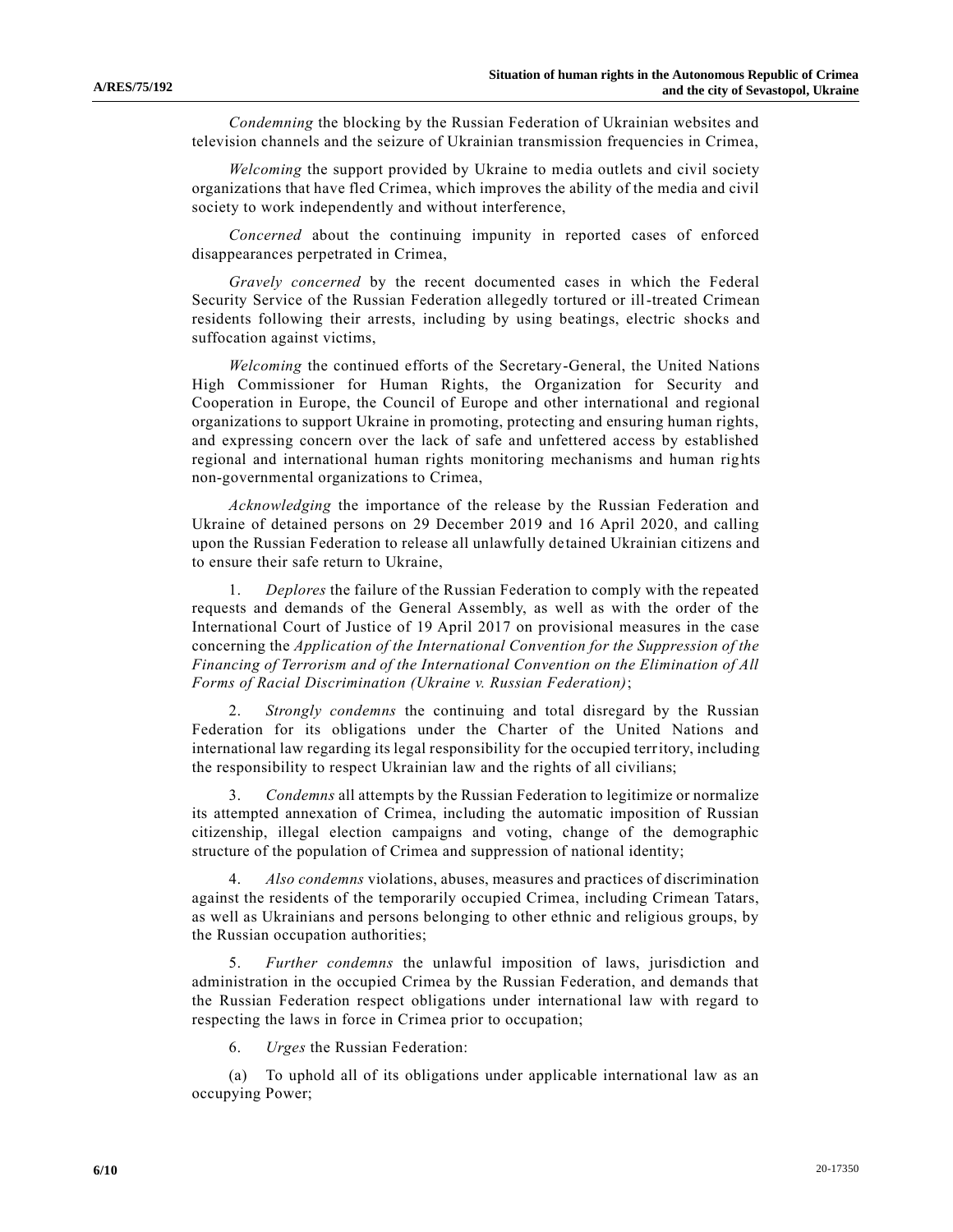(b) To fully and immediately comply with the order of the International Court of Justice of 19 April 2017;

(c) To take all measures necessary to bring an immediate end to all violations and abuses against residents of Crimea, in particular reported discriminatory measures and practices, arbitrary detentions and arrests, torture and other cruel, inhuman or degrading treatment, sexual and gender-based violence, including to compel apprehended persons to self-incriminate or "cooperate" with law enforcement, revoke all discriminatory legislation and hold accountable those responsible for those violations and abuses;

(d) To refrain from arresting or prosecuting Crimean residents for non-criminal acts committed or opinions expressed, including in social media comments or posts, before the occupation, and release all Crimean residents who have been arrested or imprisoned for such acts;

(e) To respect the laws in force in Ukraine, repeal laws imposed in Crimea by the Russian Federation that allow for forced evictions and the confiscation of private property, including land in Crimea, in violation of applicable international law, and respect the property rights of all former owners affected by previous confiscations;

(f) To immediately release and allow the return to Ukraine, without preconditions, of Ukrainian citizens who were unlawfully detained and judged without regard for the requirements of international law, as well as those transferred or deported across internationally recognized borders from Crimea to the Russian Federation;

(g) To disclose the number and identity of individuals deported from Crimea to the Russian Federation to serve criminal sentences and take immediate action to allow the voluntary return of such individuals to Crimea;

(h) To end the practice of placing detainees in solitary confinement cells as a method of intimidation;

(i) To monitor and accommodate the medical needs of all Ukrainian citizens unlawfully detained for the exercise of their human rights and fundamental freedoms, including political prisoners, in Crimea and the Russian Federation and allow the monitoring of those detainees' state of health and conditions of detention by independent international monitors and physicians from reputable international health organizations, including the European Committee for the Prevention of Torture and Inhuman or Degrading Treatment or Punishment and the International Committee of the Red Cross, and investigate effectively all deaths in detention;

(j) To uphold the rights, in accordance with international law and until their release, of Ukrainian prisoners and detainees in Crimea and in the Russian Federation, including those on hunger strike, and encourages it to respect the United Nations Standard Minimum Rules for the Treatment of Prisoners (the Nelson Mandela  $Rules);$ <sup>11</sup>

(k) To provide Ukrainian consular officials with information on Ukrainian citizens detained in the Russian Federation, ensure freedom of consular communication with, and consular access to, detained Ukrainian citizens, in accordance with the Vienna Convention on Consular Relations, <sup>12</sup> to which the Russian Federation is a party, and allow Ukrainian officials, including the Ukrainian Parliament Commissioner for Human Rights, to visit all Ukrainian citizens, including political prisoners in Crimea and the Russian Federation;

 $11$  Resolution [70/175,](https://undocs.org/en/A/RES/70/175) annex.

<sup>12</sup> United Nations, *Treaty Series*, vol. 596, No. 8638.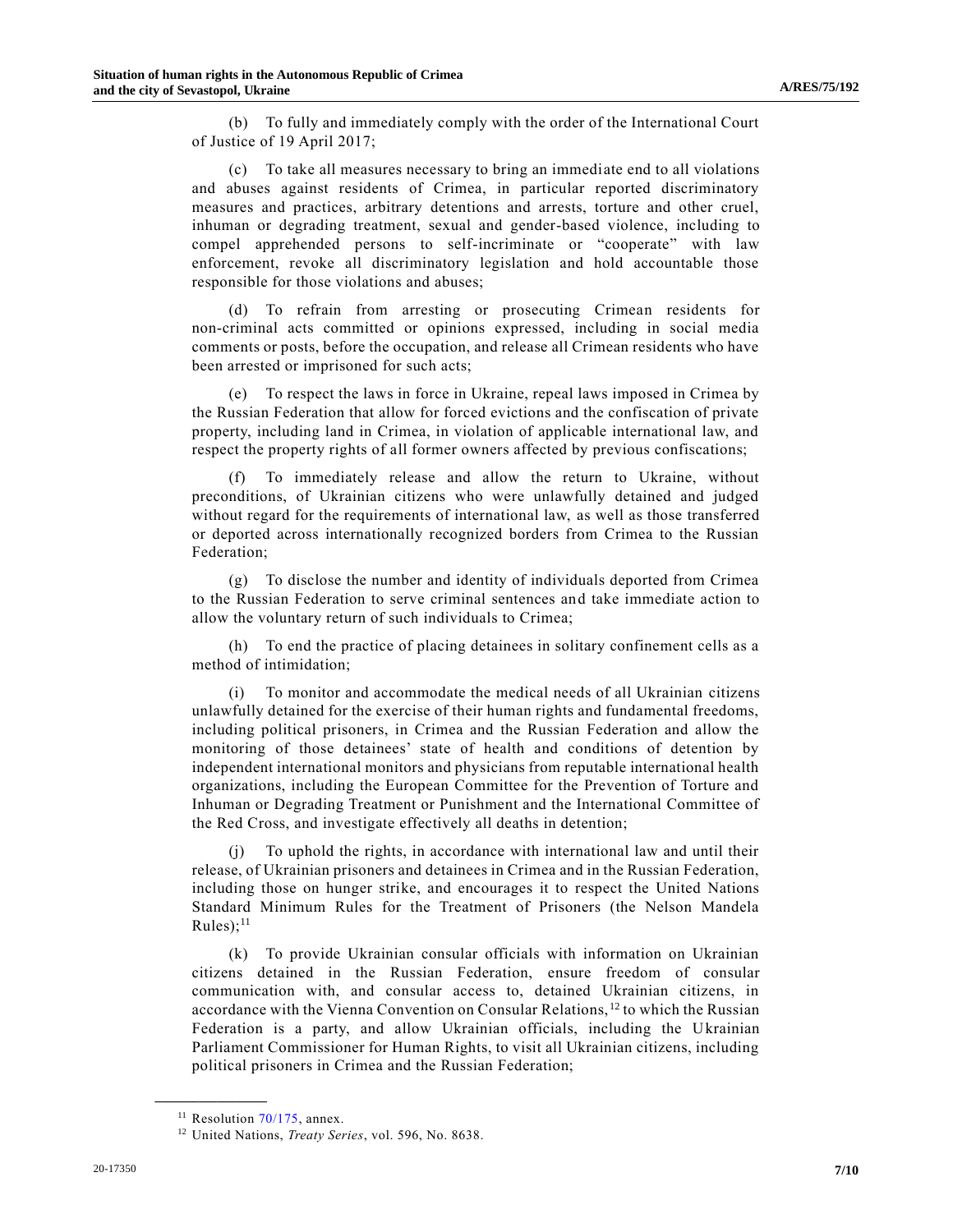(l) To address the issue of impunity and ensure that those found to be responsible for violations and abuses are held accountable before an independent judiciary;

(m) To create and maintain a safe and enabling environment for journalists and media workers and citizen journalists, human rights defenders and defence lawyers to perform their work independently and without undue interference in Crimea, including by refraining from travel bans, deportations, arbitrary arrests, detention and prosecution, and other restrictions on the enjoyment of their rights;

(n) To respect freedom of opinion and expression, which includes the freedom to seek, receive and impart information and ideas through any media and regardless of frontiers;

(o) To restore enjoyment of the rights of all individuals, without any discrimination based on origin or religion or belief, revoke the decisions that banned cultural and religious institutions, non-governmental organizations, human rights organizations and media outlets and restore enjoyment of the rights of individuals belonging to ethnic communities in Crimea, in particular Ukrainians and Crimean Tatars, including that to engage in cultural gatherings;

(p) To respect the right to be free from arbitrary or unlawful or interference with a person's privacy, family, home or correspondence;

(q) To ensure that the right to freedom of opinion and expression and the rights to peaceful assembly and freedom of association can be exercised by all Crimean residents in any form, including single-person pickets, without any restrictions other than those permissible under international law, including international human rights law, and without discrimination on any grounds;

To refrain from criminalizing the rights to hold opinions without interference and to freedom of expression and the right to peaceful assembly and quash all penalties imposed on Crimean residents for expressing dissenting views, including regarding the status of Crimea;

(s) To ensure the availability of education in the Ukrainian and Crimean Tatar languages;

(t) To revoke immediately the decision declaring the Mejlis of the Crimean Tatar People an extremist organization and banning its activities, repeal the decision banning leaders of the Mejlis from entering Crimea and refrain from maintaining or imposing limitations on the ability of the Crimean Tatar community to conserve its representative institutions;

(u) To end the practice of compelling Crimean residents to serve in the armed or auxiliary forces of the Russian Federation, including through pressure or propaganda, and in particular ensure that Crimean residents are not compelled to participate in military operations of the Russian Federation;

(v) To end also the practice of criminal prosecution of inhabitants of Crimea who resists conscription into the armed or auxiliary forces of the Russian Federation;

(w) To end the practices of deporting Ukrainian citizens from Crimea for not taking Russian citizenship, including on the basis of the application of Russian Federation migration and correctional legislation, and of discriminating against Crimean residents for not possessing identity documents issued by the Russian Federation and for the use of Ukrainian identity documents, stop transferring its own civilian population to Crimea and end the practice of encouraging such transfers;

(x) To disclose to Ukraine full information on children who are Ukrainian citizens left without parental care in Crimea since the beginning of the occupation of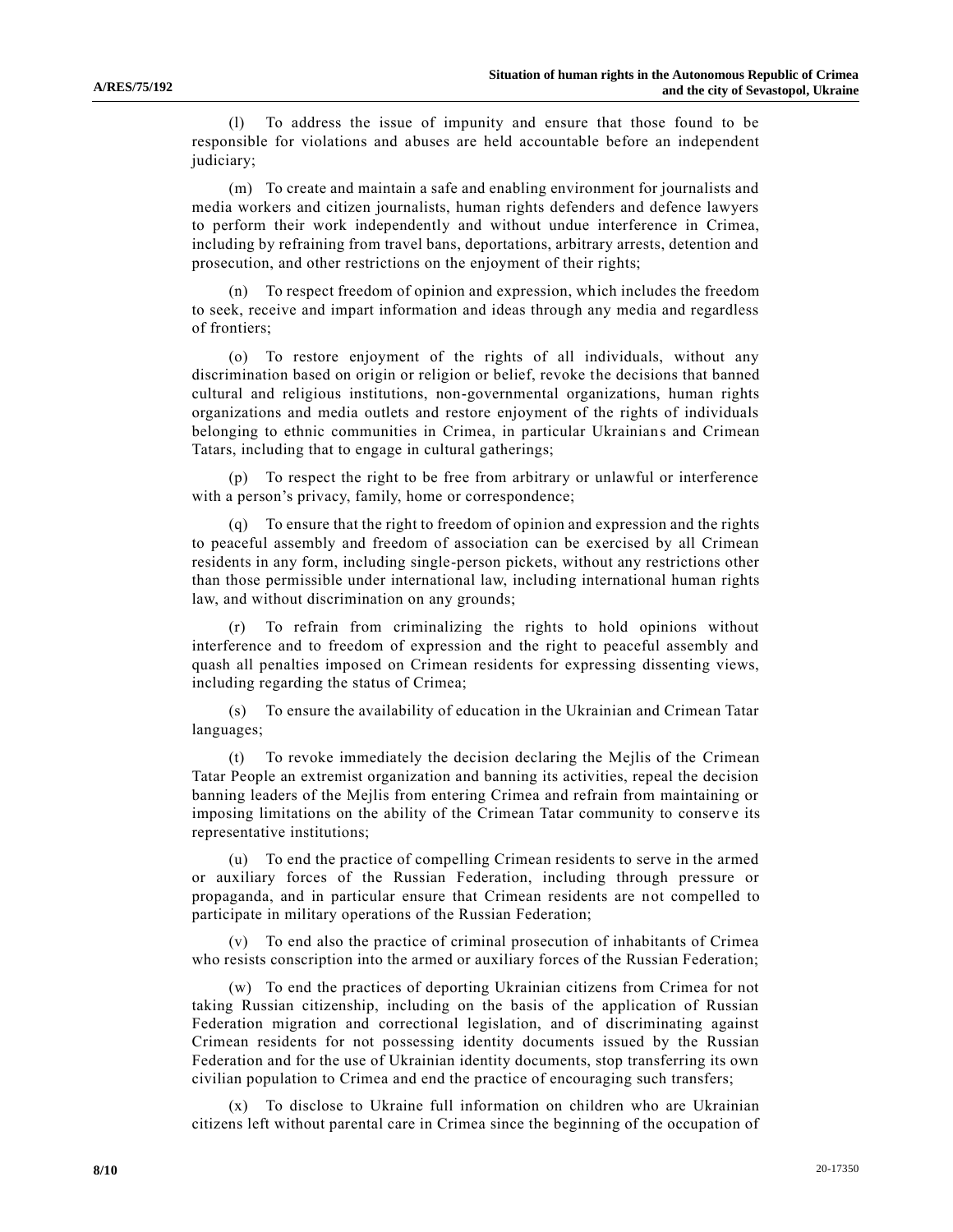the peninsula, including on those children who were subsequently adopted or transferred to foster families outside of Crimea, in order to ensure that Ukraine is able to provide protection and care to those children;

(y) To cooperate fully and immediately with the Office of the United Nations High Commissioner for Human Rights, the Organization for Security and Cooperation in Europe, including its Special Monitoring Mission to Ukraine, which must have safe, secure and unhindered access to the entire territory of Ukraine, including the Autonomous Republic of Crimea and the city of Sevastopol, and the Council of Europe on the situation of human rights in Crimea;

(z) To create the conditions, as well as provide the means, to allow for the voluntary, safe, dignified and unhindered return to their homes of all internally displaced persons and refugees affected by the temporary occupation of Crimea by the Russian Federation;

(aa) To provide, on a continuous basis, sufficiently detailed information on the spread of COVID-19 in Crimea and on measures that it undertakes to ensure and maintain public health and hygiene in Crimea, and to assist the population of these territories in coping with the pandemic;

7. *Also urges* the Russian Federation to respect the right to freedom of religion or belief and guarantee its enjoyment by all residents of Crimea, including but not limited to parishioners of the Orthodox Church of Ukraine, Muslim Crimean-Tatars and Jehovah's Witnesses;

8. *Calls upon* the Russian Federation to address the substantive concerns and all recommendations highlighted in the reports of the Secretary-General and the Office of the United Nations High Commissioner for Human Rights on the situation of human rights in the temporarily occupied Autonomous Republic of Crimea and the city of Sevastopol, Ukraine, as well as previous relevant recommendations from reports on the situation of human rights in Ukraine by the Office of the High Commissioner based on the work of the United Nations human rights monitoring mission in Ukraine established to prevent further deterioration of human rights in Crimea;

9. *Requests* the Secretary-General to continue to seek ways and means, including through consultations with the United Nations High Commissioner for Human Rights and relevant regional organizations, to ensure safe and unfettered access to Crimea by established regional and international human rights monitoring mechanisms, in particular the human rights monitoring mission in Ukraine, to ena ble them to carry out their mandate;

10. *Urges* the Russian Federation to ensure the proper and unimpeded access of international human rights monitoring missions and human rights non-governmental organizations to Crimea, including all places where persons may be deprived of their liberty, recognizing that the international presence and monitoring of compliance with international human rights law and international humanitarian law in Crimea are of paramount importance in preventing further deterioration of the situation;

11. *Supports* the efforts of Ukraine to maintain economic, financial, political, social, informational, cultural and other ties with its citizens in Crimea in order to facilitate their access to democratic processes, economic opportunities and objective information;

12. *Calls upon* all international organizations and specialized agencies of the United Nations system, when referring to Crimea in their official documents, communications, publications, information and reports, including with regard to statistical data of the Russian Federation or provided by the Russian Federation, as